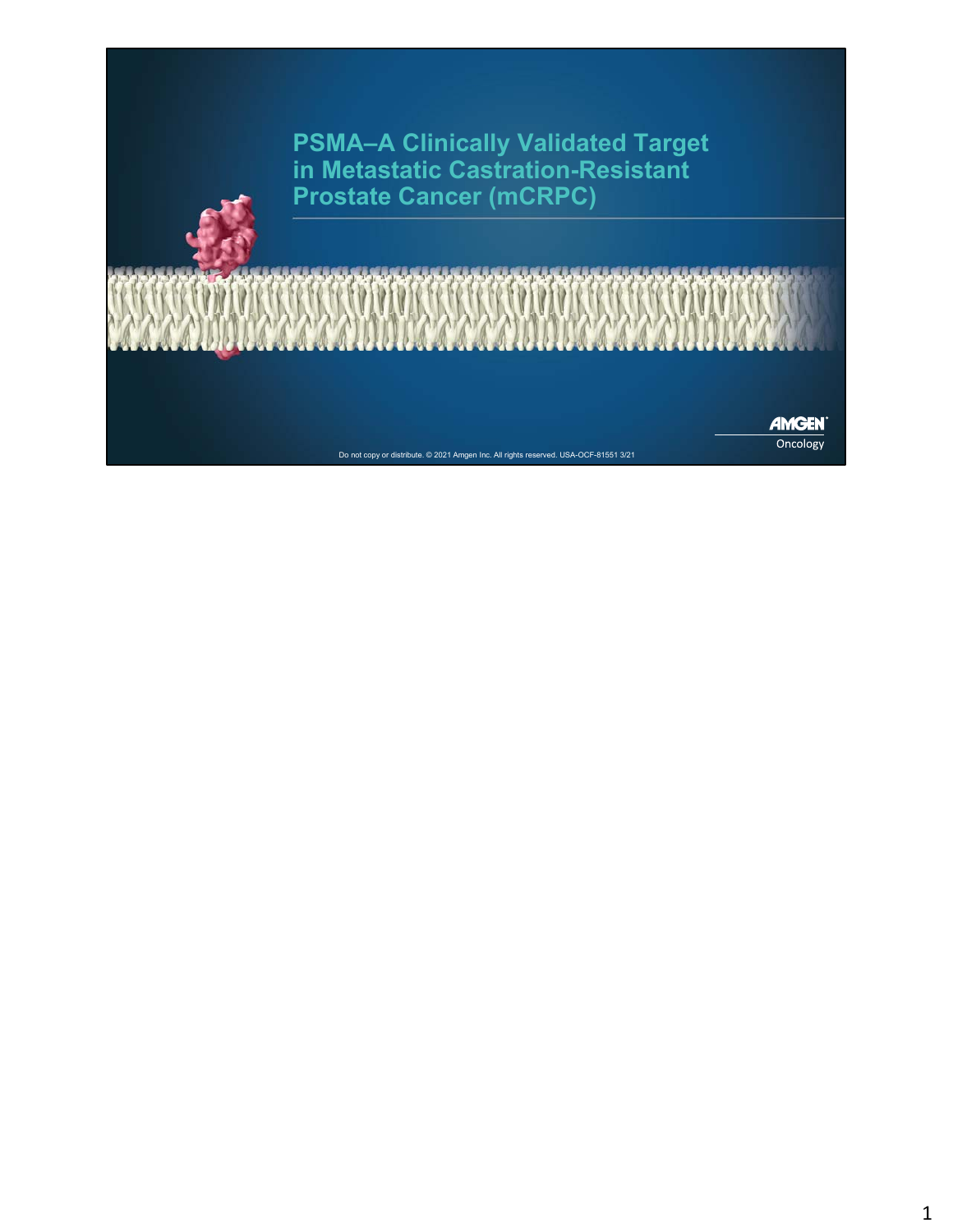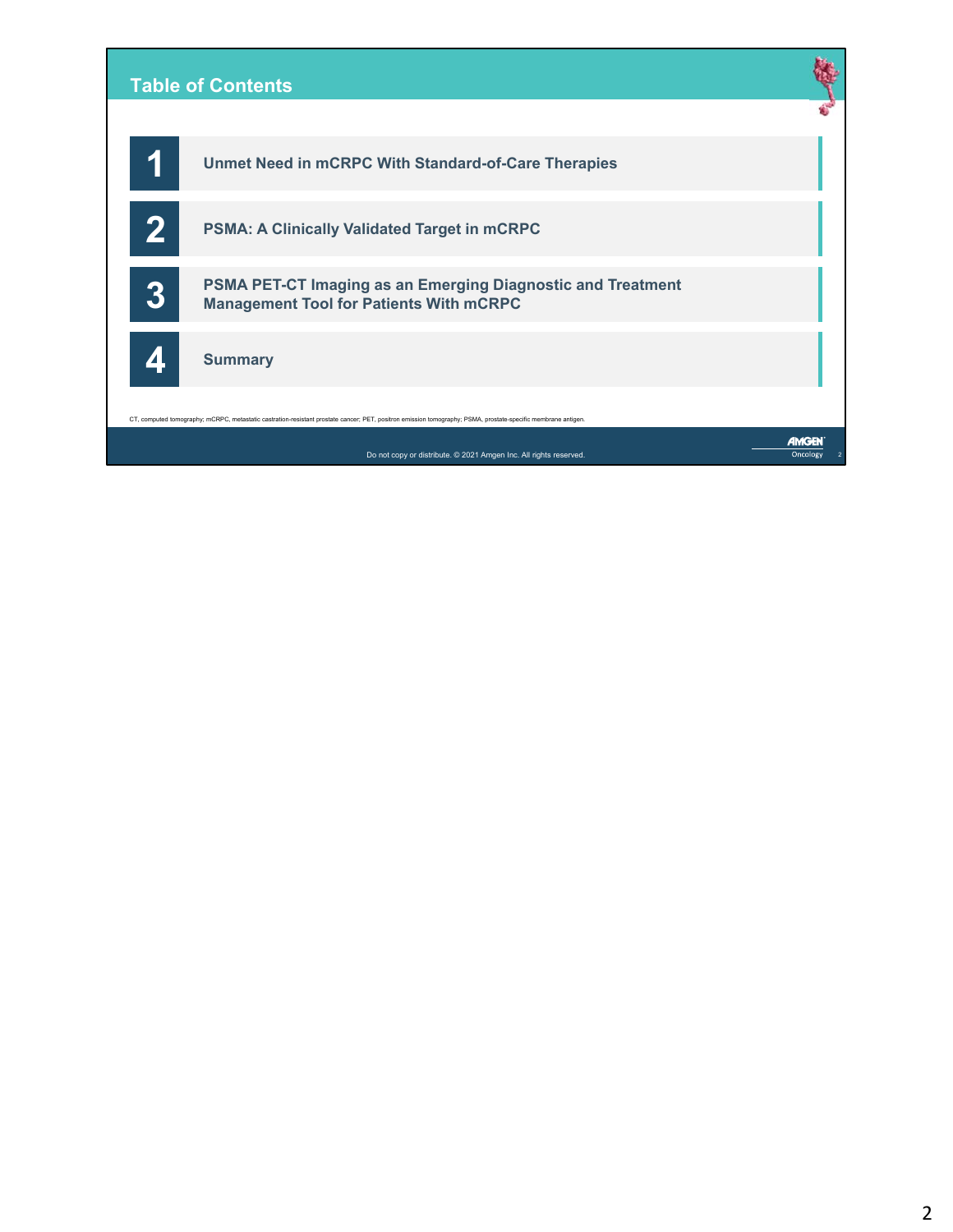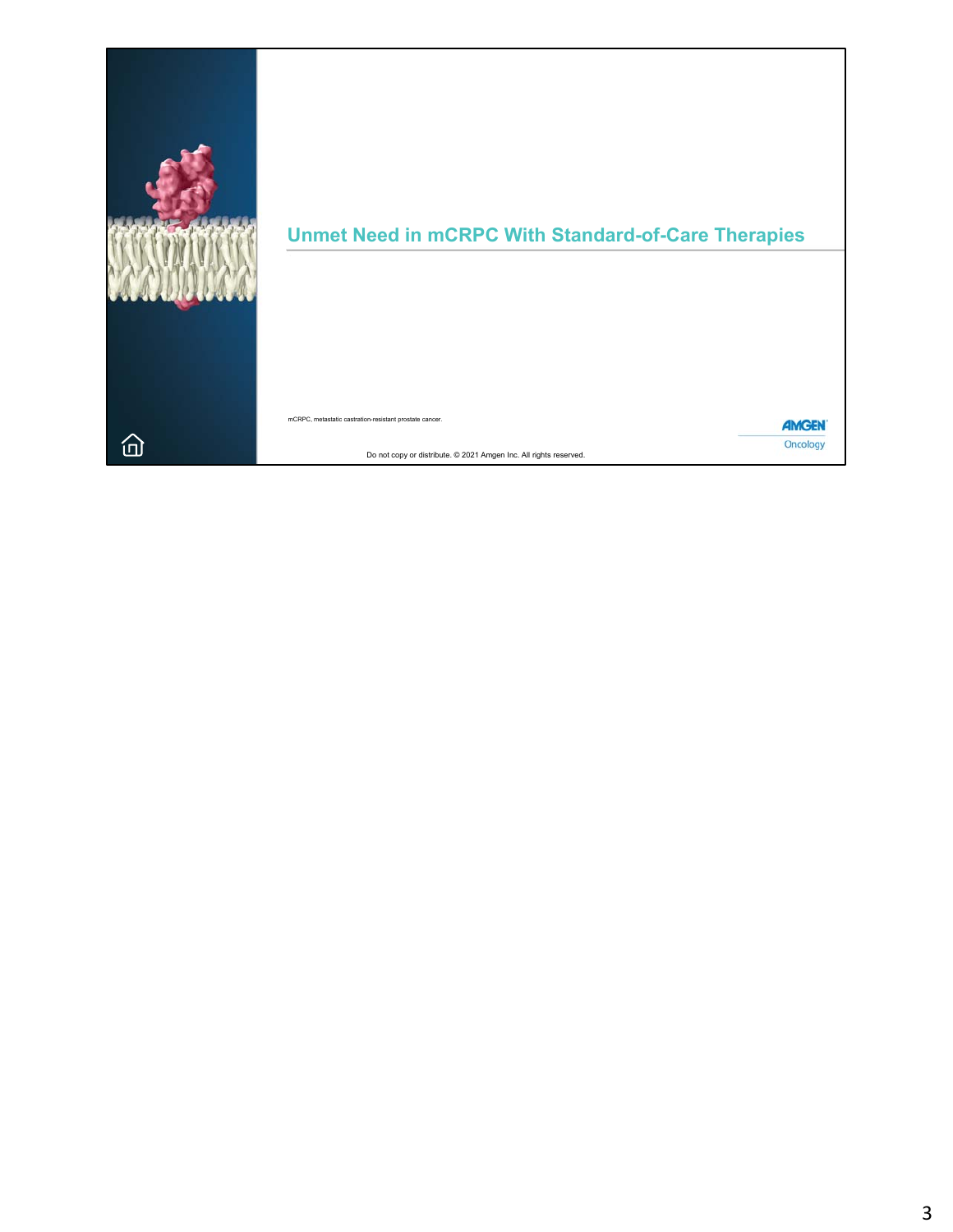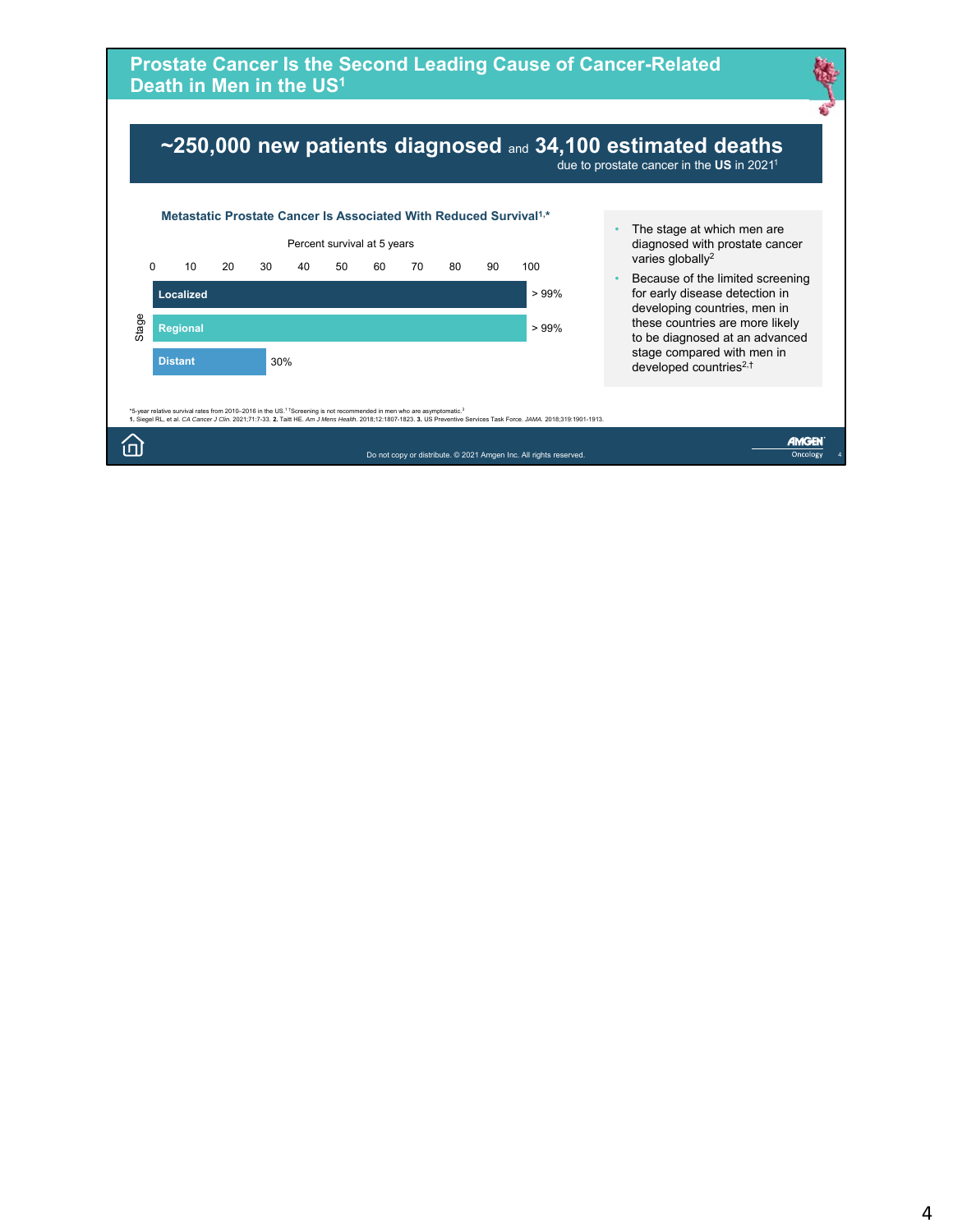# **Prostate Cancer Is a Continuum of Progressive Disease, With Most Patients Progressing to Advanced Disease1,2**

**Up to 20% of men advance to castrationresistant prostate cancer (CRPC)** and no longer respond to hormonal therapy1,2,\*



Of the men who advance to CRPC, **≥ 84% will have metastases2,†**

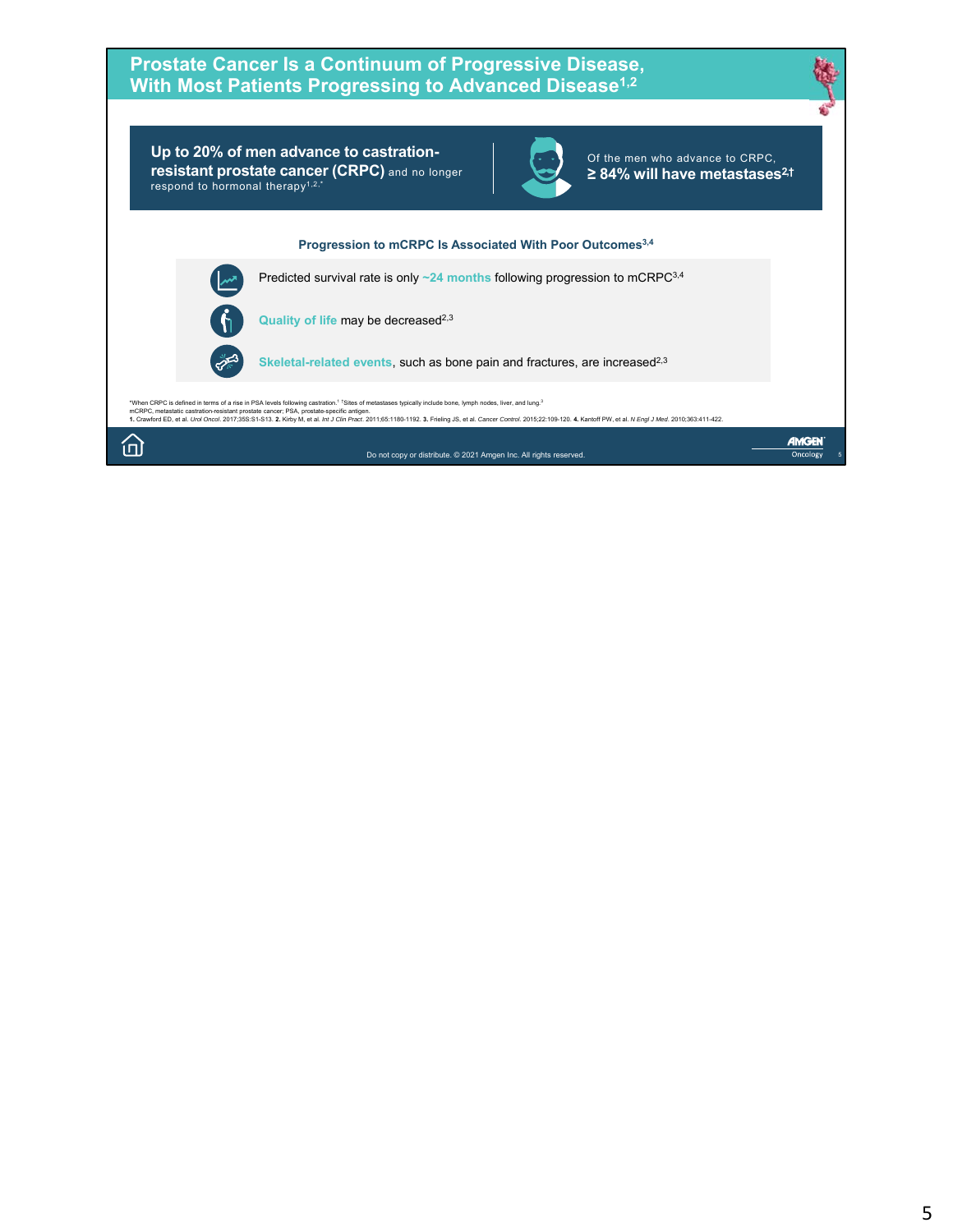

• For ~20 years, the mainstay of treatment in mCRPC has been taxanes and hormonal therapy, which slow disease growth but do not significantly shrink tumors and do not improve disease-related symptoms<sup>1,3,4</sup>



is the average length of ADT **6** treatment prior to progression<br>**6** to CRPC<sup>3,5</sup>

Despite recent advances and the impact of immunotherapy use in solid tumors, the majority of men with prostate cancer have not benefited and mCRPC remains an incurable and difficult to treat disease, highlighting the need for novel therapies<sup>1,2,6-8</sup>

However, targeted immuno-oncology therapies, designed to engage patients' own T cells and tumor-associated antigens on prostate cancer cells, may offer a potential new approach to treat mCRPC<sup>9-12</sup>

**Emerging targeted immuno-oncology therapies may delay disease progression in patients with mCRPC** who have not benefited from current SOC<sup>1,2,12</sup>

3L, third line; ADT, androgen-deprivation therapy; CRPC, castration-resistant prostate cancer; mCRPC, metastatic castration-resistant prostate cancer; SOC, standard-of-care. 1. Crawford ED, et al. Urol Oncod. 2017;35S:SI-S13. 2. Freling IS, et al. Cancer Conror. 2010: 22:109-120. 3. Sumanasurja S, et al. 2016/20178. He al. 2018;26:35. Samon Cast 2020;378:S. S. Barylak DP, Microsoft, D. 2018;20

íпì

W

Do not copy or distribute. © 2021 Amgen Inc. All rights reserved.

AMGEN Oncology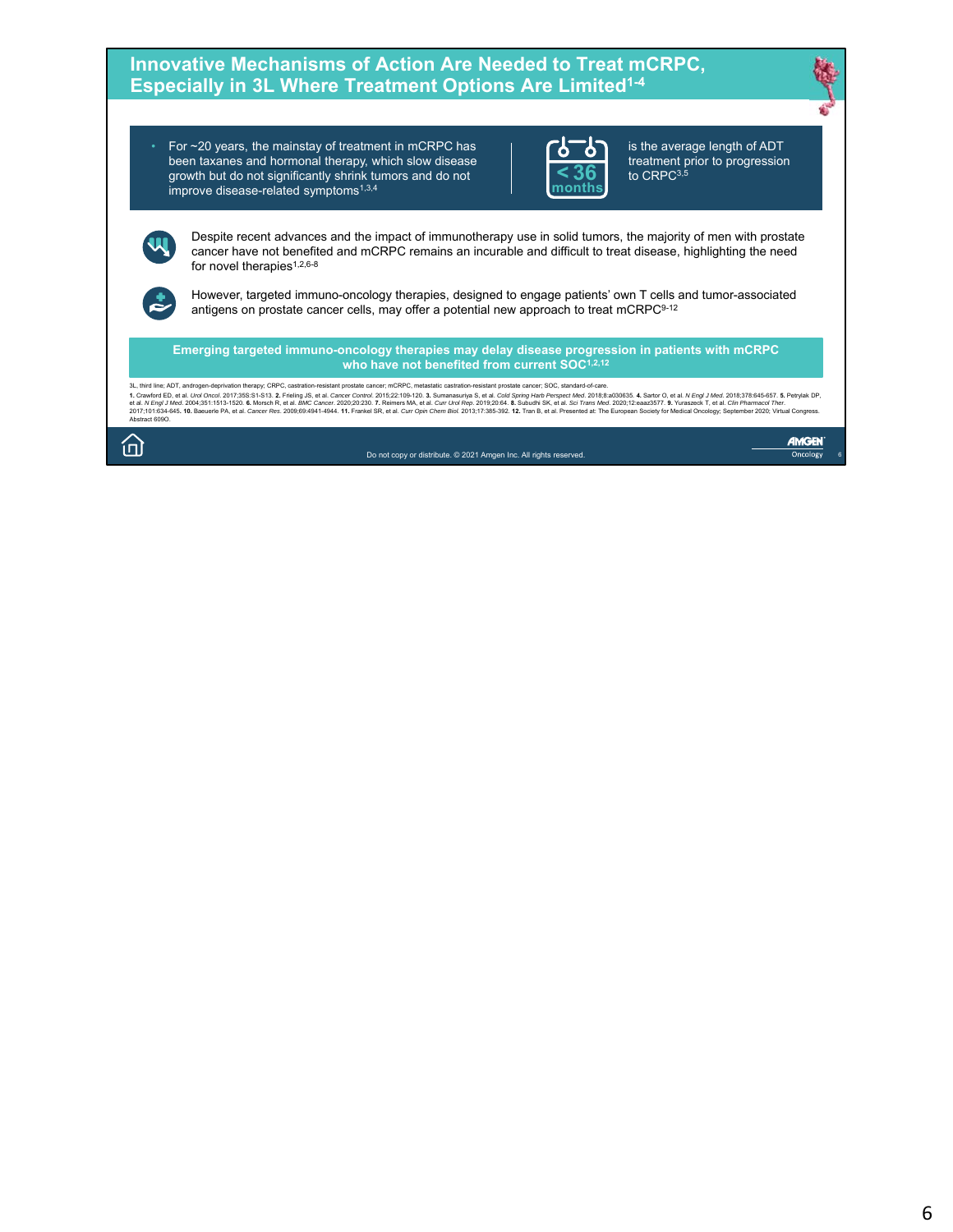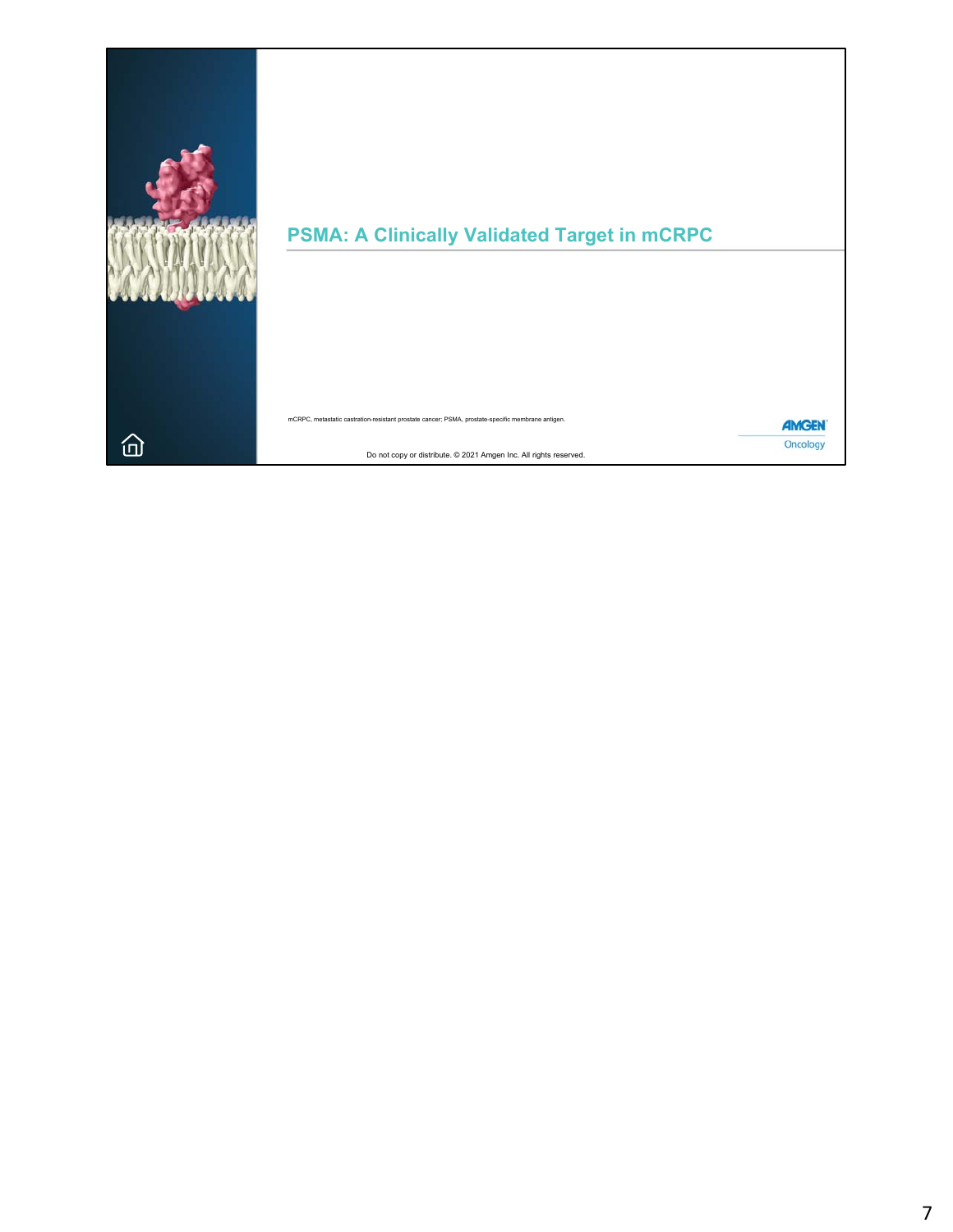#### **PSMA Is a Clinically Validated Therapeutic Target That Is Highly Expressed in Prostate Cancer Cells1,2**

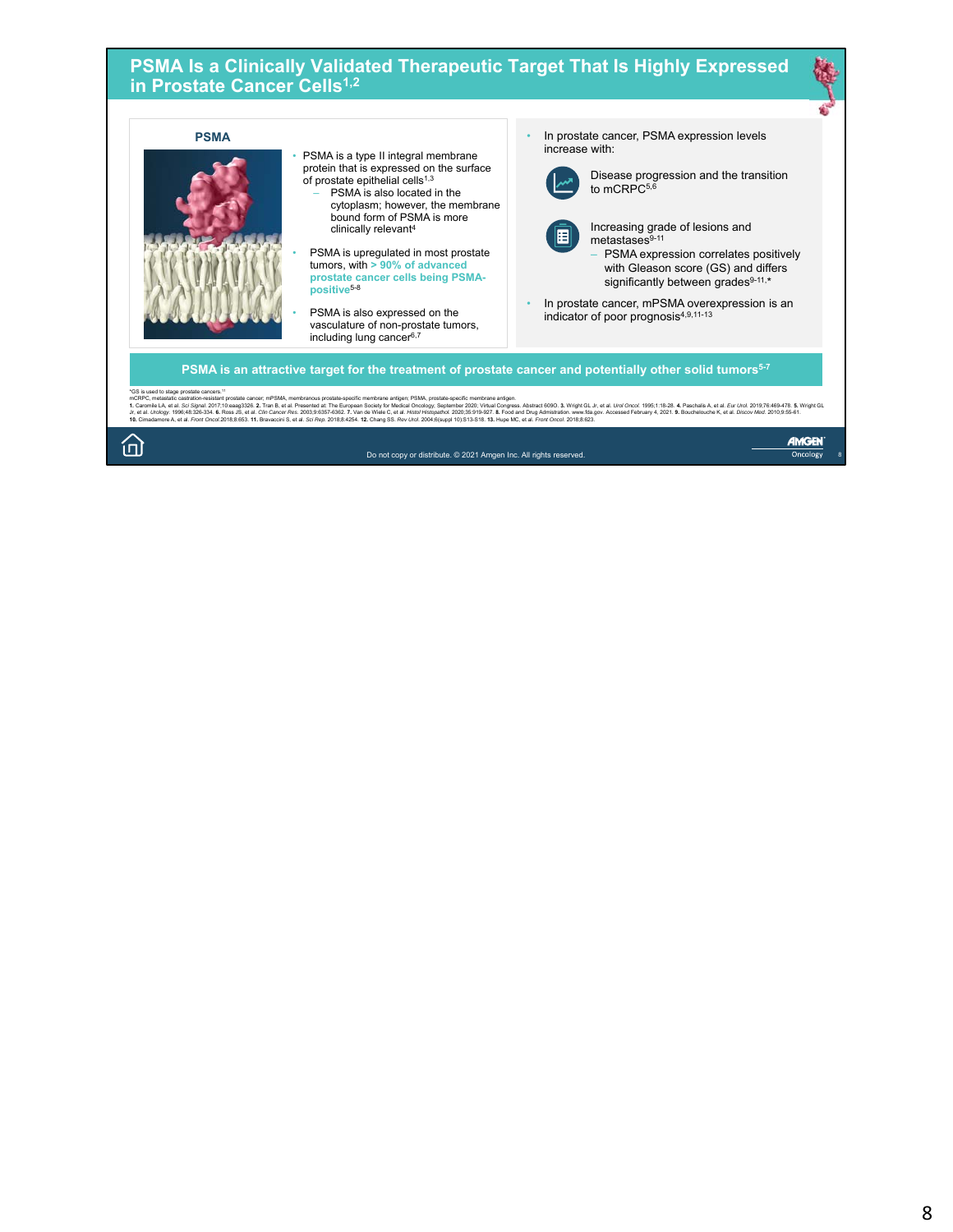# **Several Modalities Are Being Investigated to Target PSMA1**

- As PSMA expression levels increase with disease progression and in the transition to mCRPC, clinical trials are investigating modalities that target PSMA1-4
	- **Investigational radiolabeled compounds**: bind to the extracellular domain of PSMA, delivering betaparticle therapy to prostate cancer cells<sup>5</sup>
	- **Investigational antibody-drug conjugates**: specifically bind extracellular PSMA and deliver a cytotoxic drug into the cell<sup>6</sup>
	- **Immune cell–targeted therapies**: selectively target PSMA on tumor cells7-10
		- Anti-PSMA chimeric antigen receptor (CAR): natural killer (NK) cell and CAR T cell platforms are designed such that NK or T cells isolated from patients' blood are genetically engineered to target the extracellular domain of PSMA, and infused back into patients7,8
		- Investigational PSMA-directed vaccines: target T cells to the extracellular domain of PSMA9
		- **Investigational BiTE<sup>®</sup>** (Bispecific T-cell Engager) molecules: engage patients' own T cells and PSMA10



ADC, antibody-drug conjugate; mCRPC, metatatic castration-resistant prostate cancer, PSMA, prostate-specific membrane antigen.<br>1. Donin NM, et al. U/Michael 2018;59:17-182. 2. Hupe MC, et al. Front Oncol. 2018;76:1257-1270

Do not copy or distribute. © 2021 Amgen Inc. All rights reserved.

AMGEN Oncology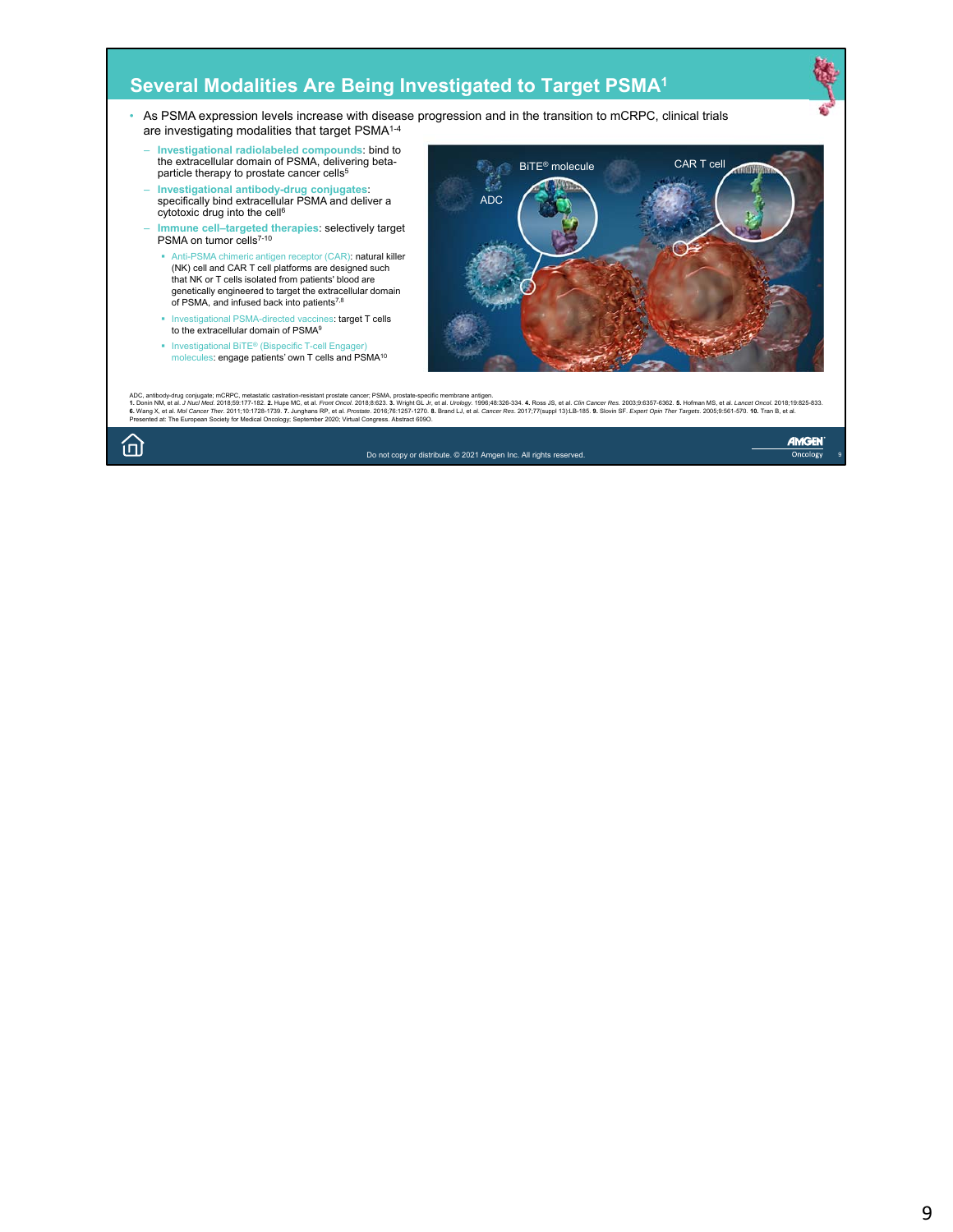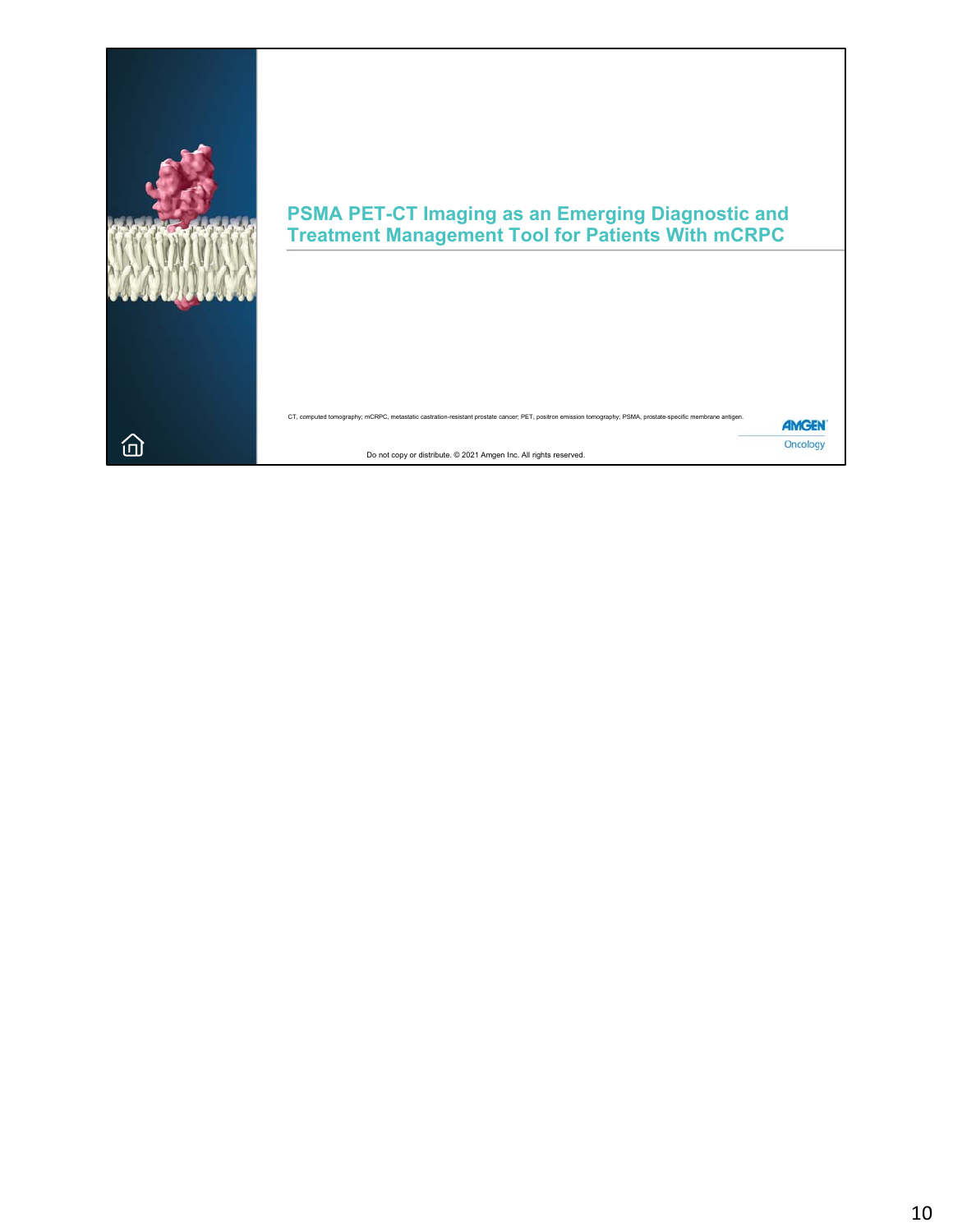# **There Has Been a Shift in How Treatment Decisions Are Made in Aggressive Prostate Cancers1**

- Until recently, treatment decisions in prostate cancers that progressed were based on clinical features (eg, PSA velocity, GS, and time from primary treatment) and conventional imaging techniques (eg, bone scan and CT)<sup>1</sup>
- Conventional imaging techniques rarely detect the location of disease recurrence, whereas emerging imaging techniques, such as PSMA PET-CT, can detect the site of recurrence following primary therapy<sup>1</sup>

**PSMA PET-CT Imaging Can Be Used for Diagnosing and Monitoring Treatment Responses in Prostate Cancer1-5**



- Clinical guidelines recommend the use of imaging techniques for diagnosis and treatment management only for intermediate- to high-risk patients with prostate cancer<sup>6,7</sup>
- PSMA PET-CT, which combines CT and PET scans, is becoming the **new gold standard**  for detecting aggressive prostate cancers<sup>2,8</sup>

**The clinical validation of PSMA as a target in prostate cancer has led to the utilization of PET-CT imaging to identify PSMA-positive lesions to guide diagnosis and management of patients with mCRPC9**

CT, computed tomography; GS, Gleason score; mCRPC, metastatic castration-resistant prostate carecy PET, positron emission from appropressed February 4, 2021. 3. Verburg PA, et al. Mar Rev L/D16:13:498-999.4. Nata S, et al.

́пì

Do not copy or distribute. © 2021 Amgen Inc. All rights reserved.

AMGEN Oncology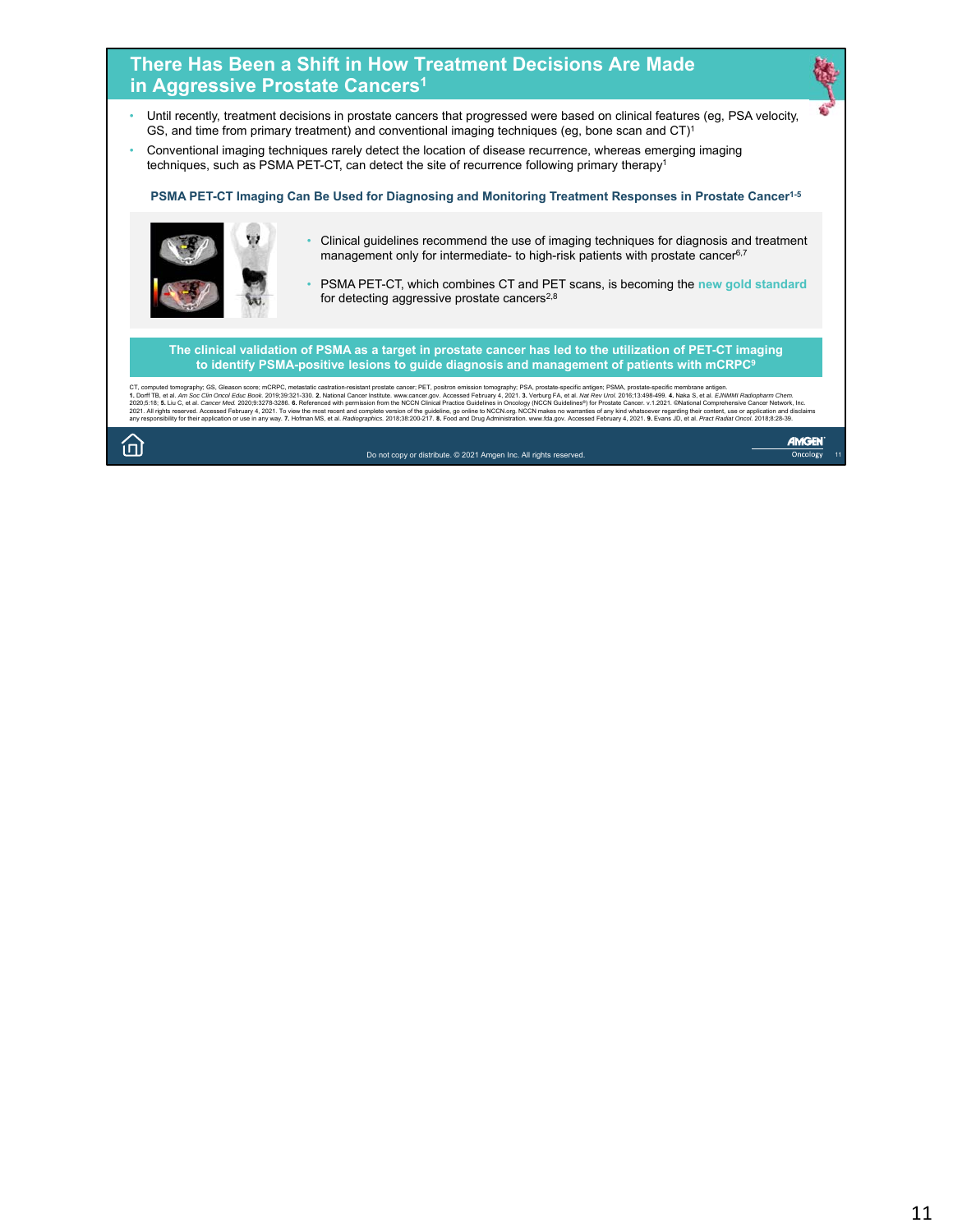# **Various PSMA-Targeted Imaging Radiotracers Can Guide Assessment of Prostate Cancer1-3**

• Cyclotrons or generators produce radionuclides, which are attached to a biologically active molecule forming a PET radiotracer3

| Radionuclide        | <b>Examples of PET-</b><br><b>CT Radiotracers</b>                                                                    | <b>Half-Life</b><br>(min) | <b>Production</b><br><b>Method</b> | <b>Advantages</b>                                                                                                                                                                                                                                                                                                 | <b>Disadvantages</b>                                                                                                                                                                                                                              | <b>Country Utilization</b>                                                                                                                                                                                                                                                                                                         |
|---------------------|----------------------------------------------------------------------------------------------------------------------|---------------------------|------------------------------------|-------------------------------------------------------------------------------------------------------------------------------------------------------------------------------------------------------------------------------------------------------------------------------------------------------------------|---------------------------------------------------------------------------------------------------------------------------------------------------------------------------------------------------------------------------------------------------|------------------------------------------------------------------------------------------------------------------------------------------------------------------------------------------------------------------------------------------------------------------------------------------------------------------------------------|
| 68GA <sup>1-7</sup> | $68$ GA-PSMA-11<br>• 68GA-PSMA-617<br>$\cdot$ 68GA-PSMA-I&T                                                          | 67.7                      | Generator/<br>Cyclotron            | Long shelf-life and simple to use<br>• Provide a steady source of the<br>radionuclide for medical centers<br>without cyclotrons<br>• Tracer production can be performed<br>every hour or up to 3 productions<br>within 1 working day<br>Do not require special premises with<br>radiation shielding constructions | Lower positron yield, higher positron<br>energy, and increased imaging noise<br>Limiting shipping range and<br>challenging to deliver from a<br>centralized facility<br>Presence of cationic metal ion<br>impurities (eg, Al, Fe, Cu, Zn, Ti, Sn) | 68GA-PSMA-11: US - FDA-approved<br>for suspected prostate cancer<br>metastasis potentially curable by<br>surgery or radiation therapy and for<br>suspected prostate cancer<br>recurrence based on elevated serum<br>prostate-specific antigen (PSA)<br>levels<br>AU - all approved for routine use in<br>many Australian hospitals |
| 18 = 3,4,7-9        | $• 18F-FACBC$<br>$• 18F-DCFBC$<br>$\cdot$ <sup>18</sup> F-FDG*<br>· 18F-DCFPvL*<br>$• 18F-10a$<br>$+ 18$ F-PSMA-1007 | 109.8                     | Cyclotron                          | Supports centralized production and<br>distribution to satellite centers<br>Higher positron yield and lower<br>positron energy<br>Allows for delayed imaging protocols<br>and flexibility in study design                                                                                                         | May detect more benign lesions vs<br>68GA-PSMA-11<br>Reduced binding affinity in vitro                                                                                                                                                            | <sup>18</sup> F-FACBC: US - FDA-approved for<br>PET imaging of suspected prostate<br>cancer recurrence based on<br>elevated PSA levels following prior<br>treatment                                                                                                                                                                |
| 11C <sub>3</sub>    | • Choline C-11                                                                                                       | 20.3                      | Cyclotron                          | Superior to MRI for pelvic lymph<br>node metastases                                                                                                                                                                                                                                                               | Decreased pooled sensitivity for<br>detection of local recurrence                                                                                                                                                                                 | US - FDA-approved for PET<br>imaging of suspected prostate<br>cancer recurrence                                                                                                                                                                                                                                                    |

Do not copy or distribute. © 2021 Amgen Inc. All rights reserved.

Oncology 12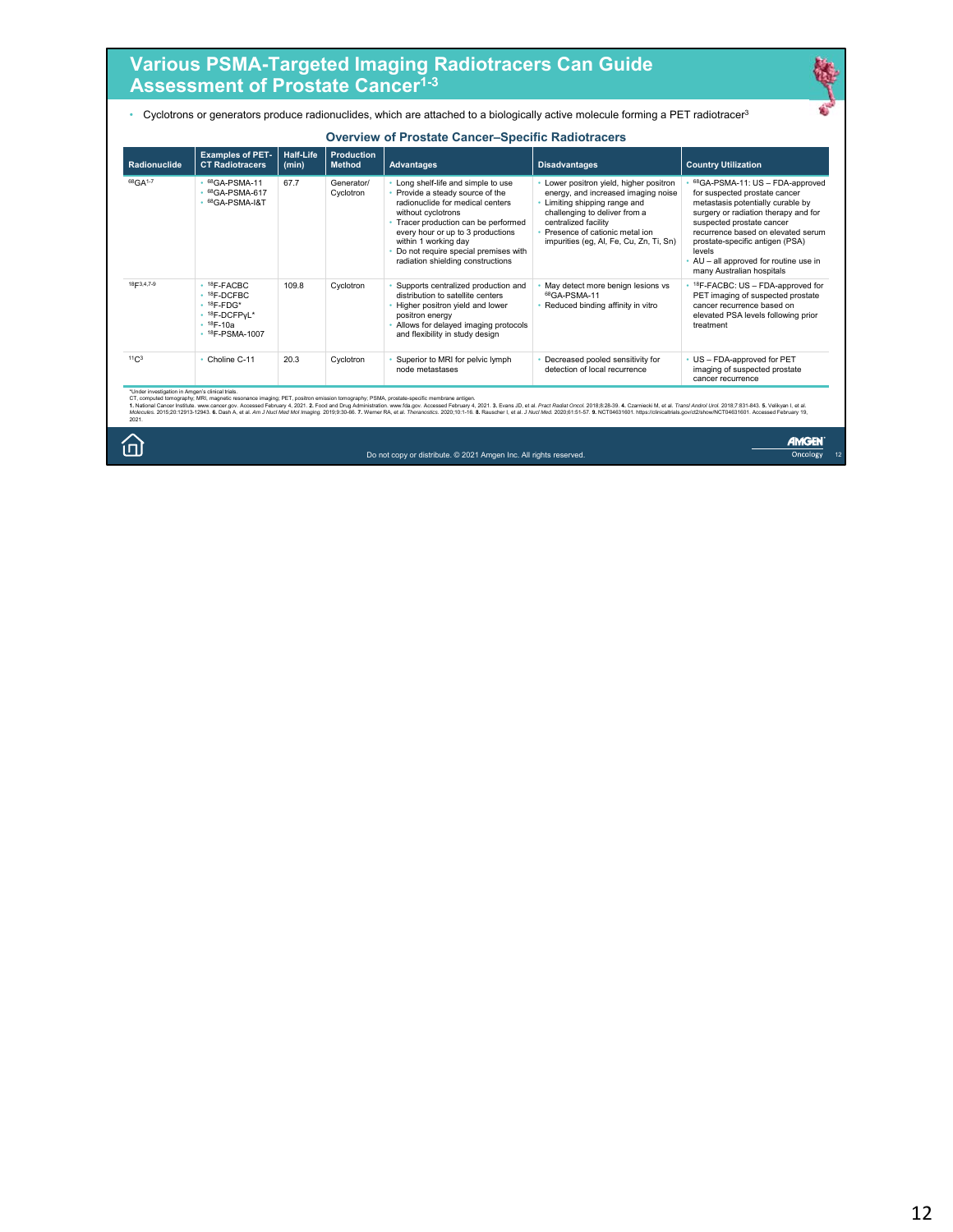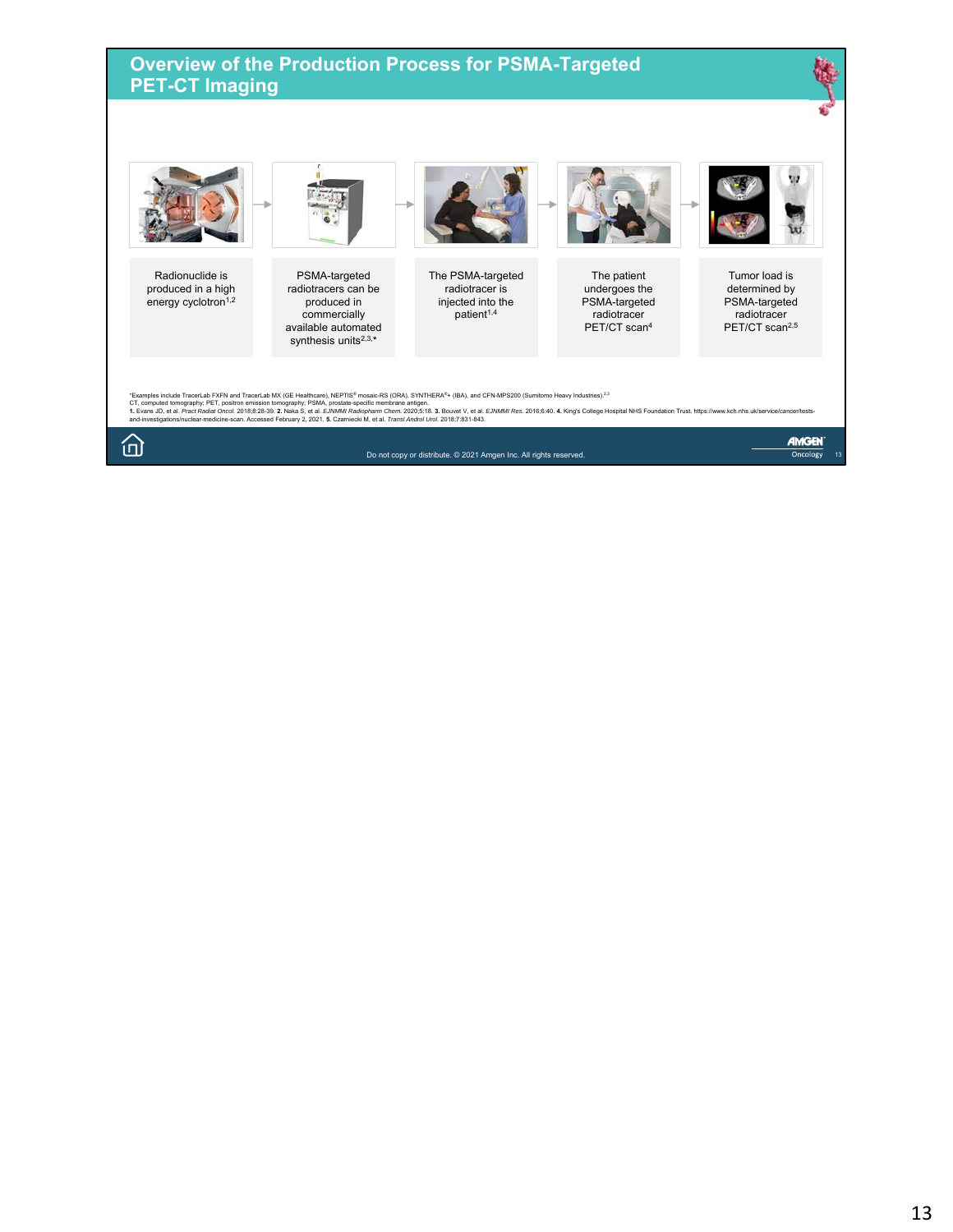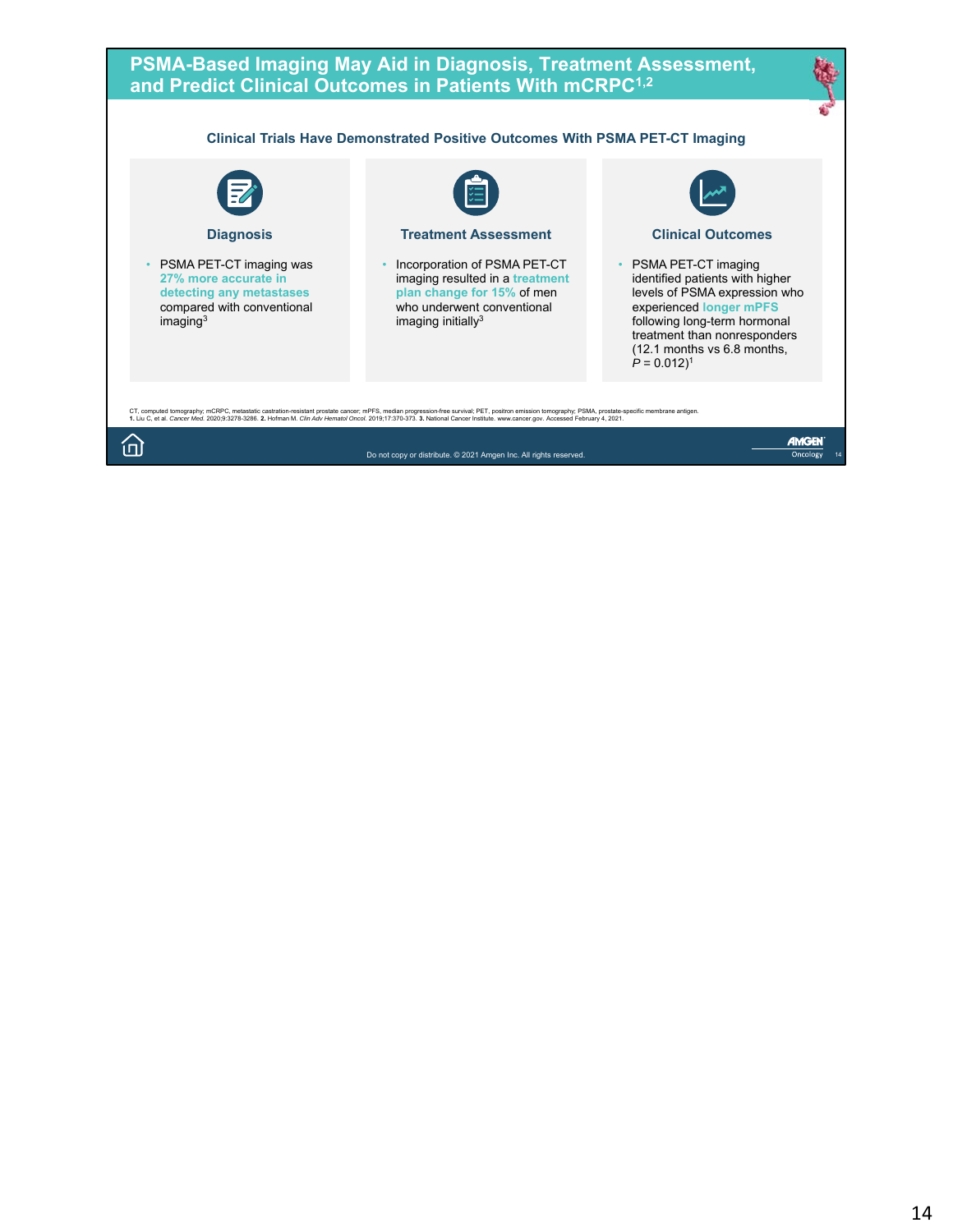#### **PSMA PET-CT Imaging Is Evolving Practice in Aggressive Prostate Cancers1,2 68GA PSMA PET-CT Results in a Patient With Prostate Cancer3** P • PSMA PET-CT imaging has demonstrated superior accuracy over conventional imaging techniques for staging high-risk patients<sup>1,3</sup> – **Superior sensitivity (66% vs 44%)** and **specificity (99% vs 85%)** compared to conventional imaging1,4 – Detects lesions as small as **3 mm** across lymph nodes, which are undetectable with conventional imaging1  $\mathbf{C}$ – **Does not detect benign lesions** that may look like prostate cancer<sup>1,3</sup> • PSMA PET-CT imaging can identify patients with distant metastatic disease and may be utilized to downstage patients inaccurately diagnosed with conventional imaging1,4 **PSMA PET-CT imaging may more accurately detect metastatic disease compared with conventional imaging in patients with prostate cancer3** CT, computed tomography; PET, positron emission tomography; PSMA, prostate-specific membrane antigen.<br>1. Hofman M. Cilin *Adv Hematol Oncol.* 2019;17:370-373 2. Dorff TB, et al. *Am Soc Clin Oncol Educ Book.* 2019;39:321-3 AMGEN 问 Do not copy or distribute. © 2021 Amgen Inc. All rights reserved. Oncology 15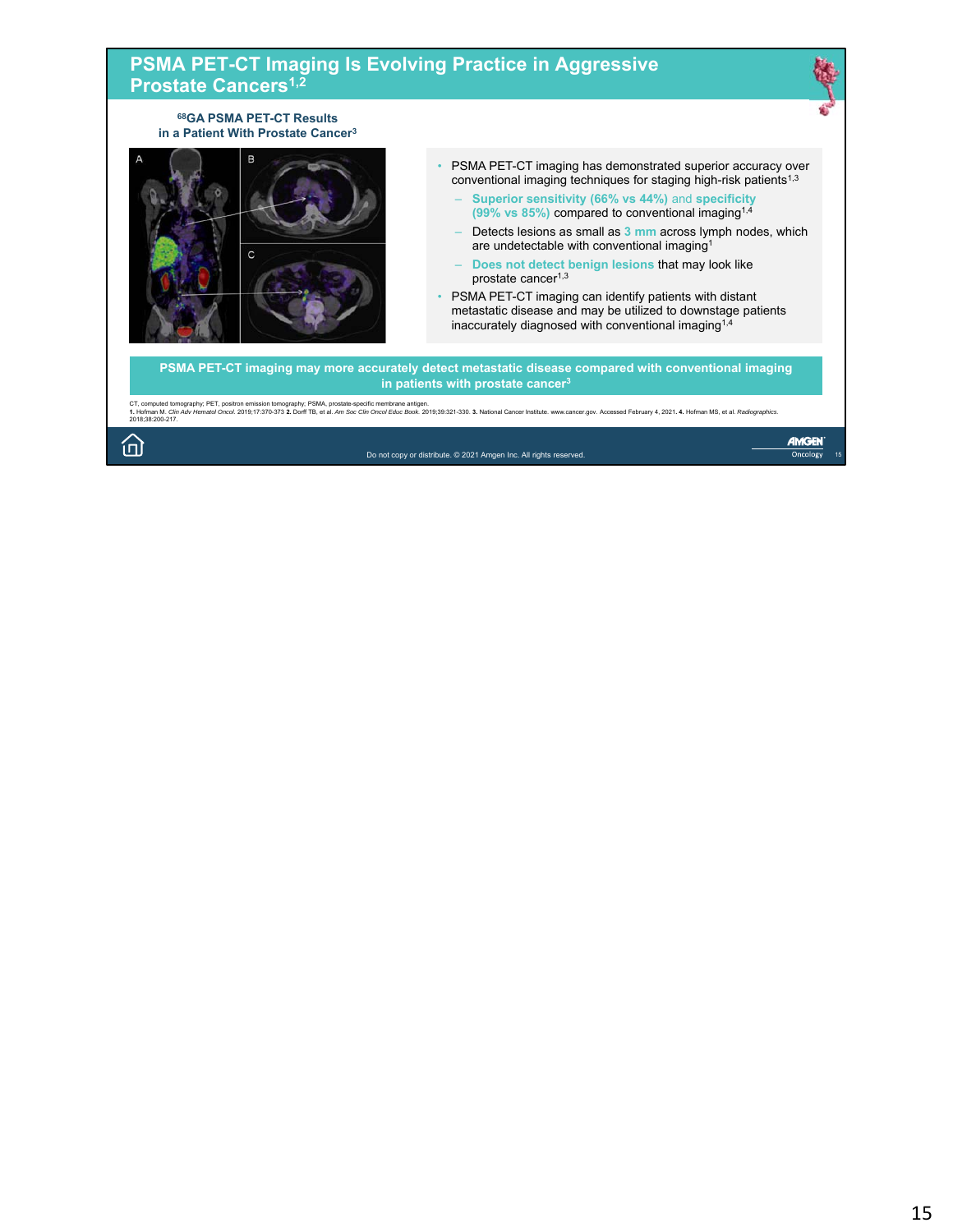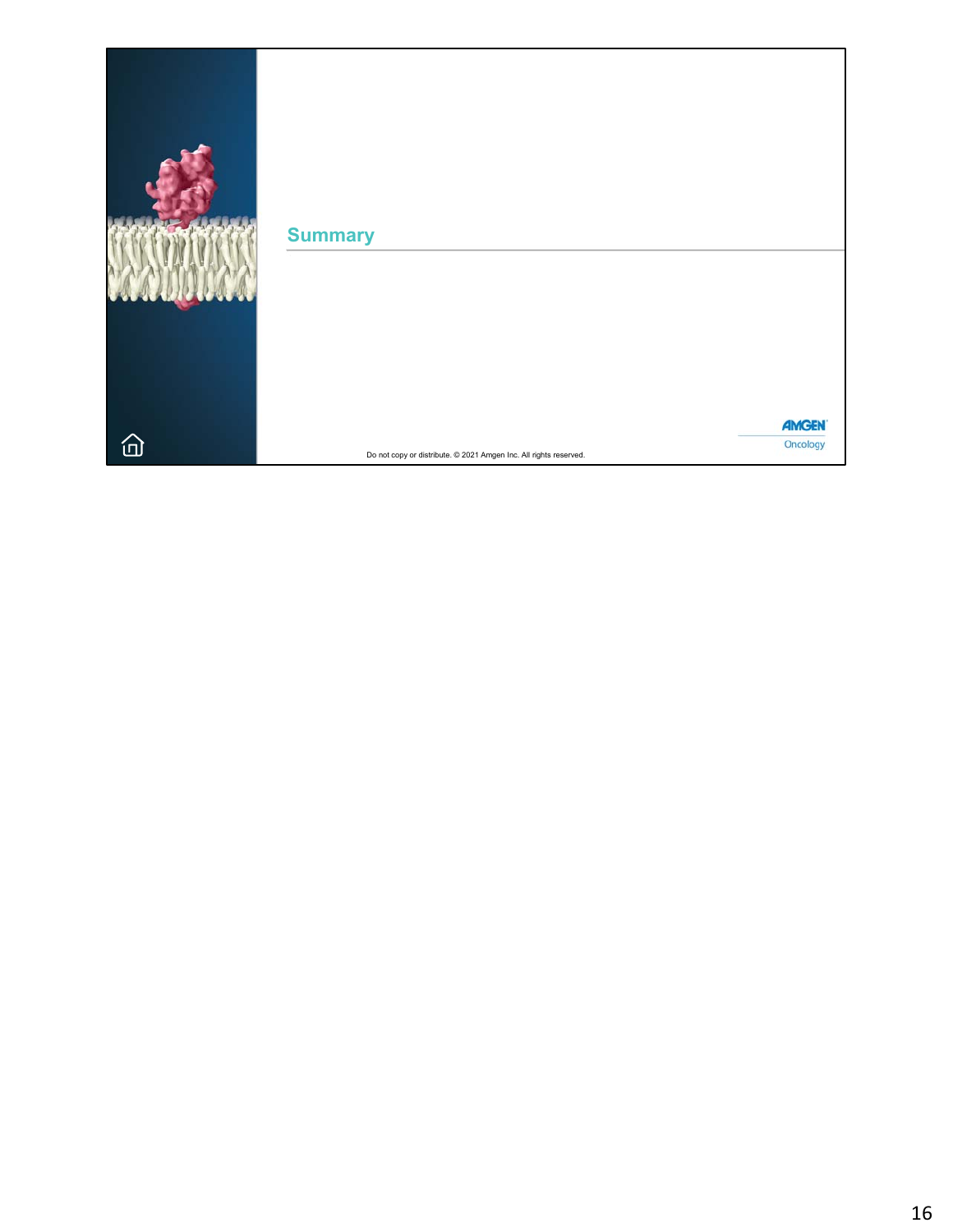| <b>Summary</b>                  |                                                                                                                                                                                                                                                                                                                                                                                                                                                                                                                                                                                                                                   |          |
|---------------------------------|-----------------------------------------------------------------------------------------------------------------------------------------------------------------------------------------------------------------------------------------------------------------------------------------------------------------------------------------------------------------------------------------------------------------------------------------------------------------------------------------------------------------------------------------------------------------------------------------------------------------------------------|----------|
|                                 |                                                                                                                                                                                                                                                                                                                                                                                                                                                                                                                                                                                                                                   |          |
|                                 | mCRPC remains an incurable and difficult to treat form of prostate cancer <sup>1</sup>                                                                                                                                                                                                                                                                                                                                                                                                                                                                                                                                            |          |
|                                 | PSMA expression levels increase with disease progression and in the transition to mCRPC; therefore, PSMA<br>is an attractive target for the treatment of prostate cancer and potentially other solid tumors <sup>2-4</sup>                                                                                                                                                                                                                                                                                                                                                                                                        |          |
|                                 | Several treatment modalities are being investigated that target PSMA <sup>5</sup>                                                                                                                                                                                                                                                                                                                                                                                                                                                                                                                                                 |          |
|                                 | PSMA PET-CT imaging is becoming the gold standard for imaging in prostate cancer, as it may aid in diagnosis,<br>treatment assessment, and predict clinical outcomes in patients with mCRPC6-9                                                                                                                                                                                                                                                                                                                                                                                                                                    |          |
| Hematol Oncol. 2019;17:370-373. | CT, computed tomography; mCRPC, metastatic castration-resistant prostate cancer; PET, positron emission tomography; PSMA, prostate-specific membrane antigen.<br>1. Frieling JS, et al. Cancer Control. 2015;22:109-120. 2. Wright GL Jr, et al. Urology. 1996;48:326-334. 3. Ross JS, et al. Clin Cancer Res. 2003;9:6357-6362. 4. Van de Wiele C, et al. Histol Histopathol. 2020;35:919-927.<br>Med. 2018;59:177-182. 6. National Cancer Institute. www.cancer.gov. Accessed February 4, 2021. 7. Food and Drug Administration. www.fda.gov. Accessed February 4, 2021. 8. Liu C, et al. Cancer Med. 2020;9:3278-3286. 9. Hofm |          |
|                                 | Do not copy or distribute. © 2021 Amgen Inc. All rights reserved                                                                                                                                                                                                                                                                                                                                                                                                                                                                                                                                                                  | Oncology |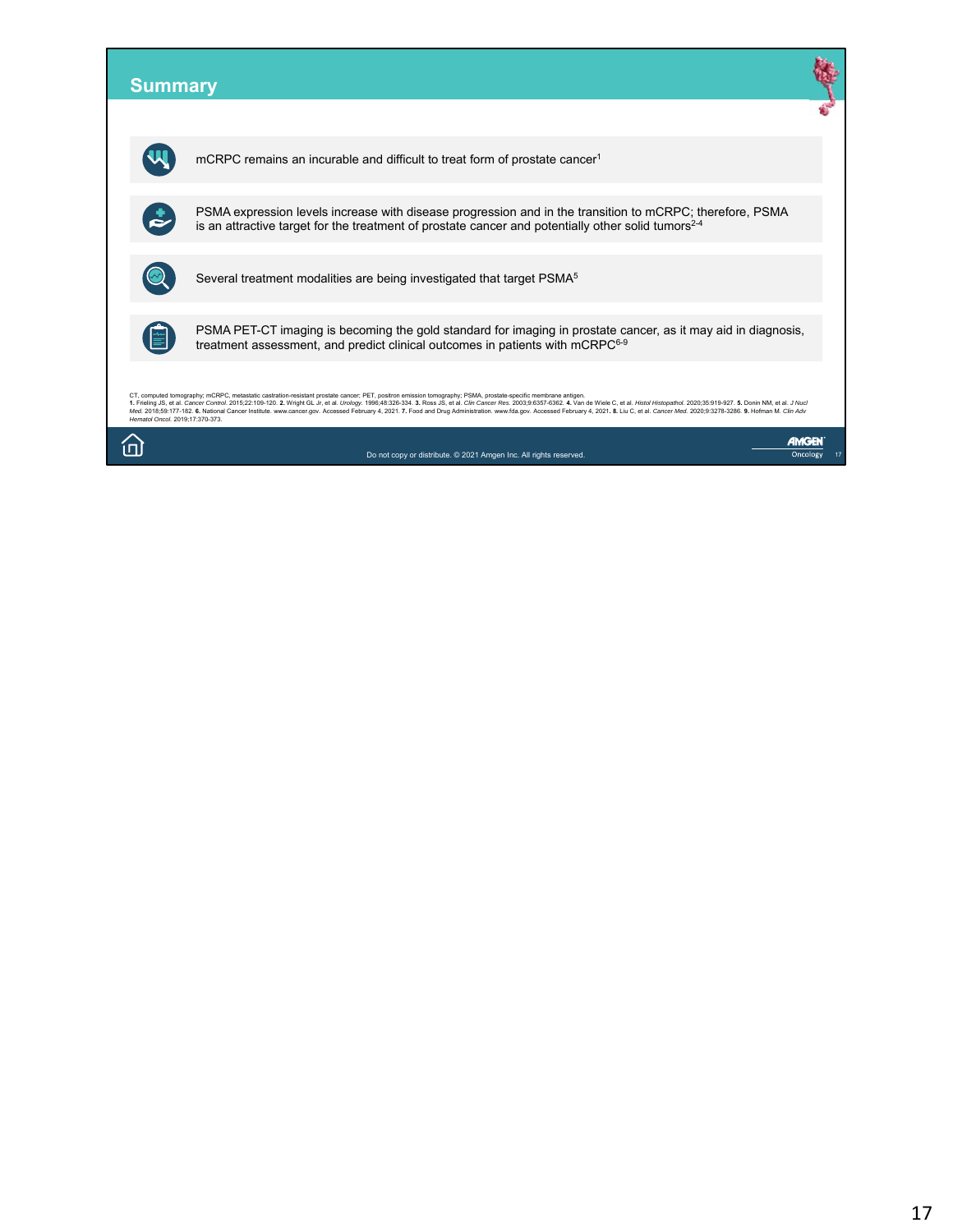# **DISCLOSURES**

This slide deck contains forward-looking statements that are based on Amgen's current expectations and beliefs and are subject to a number of risks, uncertainties, and assumptions that could cause actual results to differ materially from those described. All statements, other than statements of historical fact, are statements that could be deemed forward-looking statements. Forward-looking statements involve significant risks and uncertainties, including those more fully described in the Risk Factors found in the most recent Annual Report on Form 10-K and periodic reports on Form 10-Q and Form 8-K filed by Amgen with the U.S. Securities and Exchange Commission, and actual results may vary materially. Except where otherwise indicated, Amgen is providing this information as of February 24, 2021, and does not undertake any obligation to update any forward-looking statements contained in this slide deck as a result of new information, future events, or otherwise.

Do not copy or distribute.

 $\bigcap$ 

Do not copy or distribute. © 2021 Amgen Inc. All rights reserved.

**AMGEN**  $Oncolop$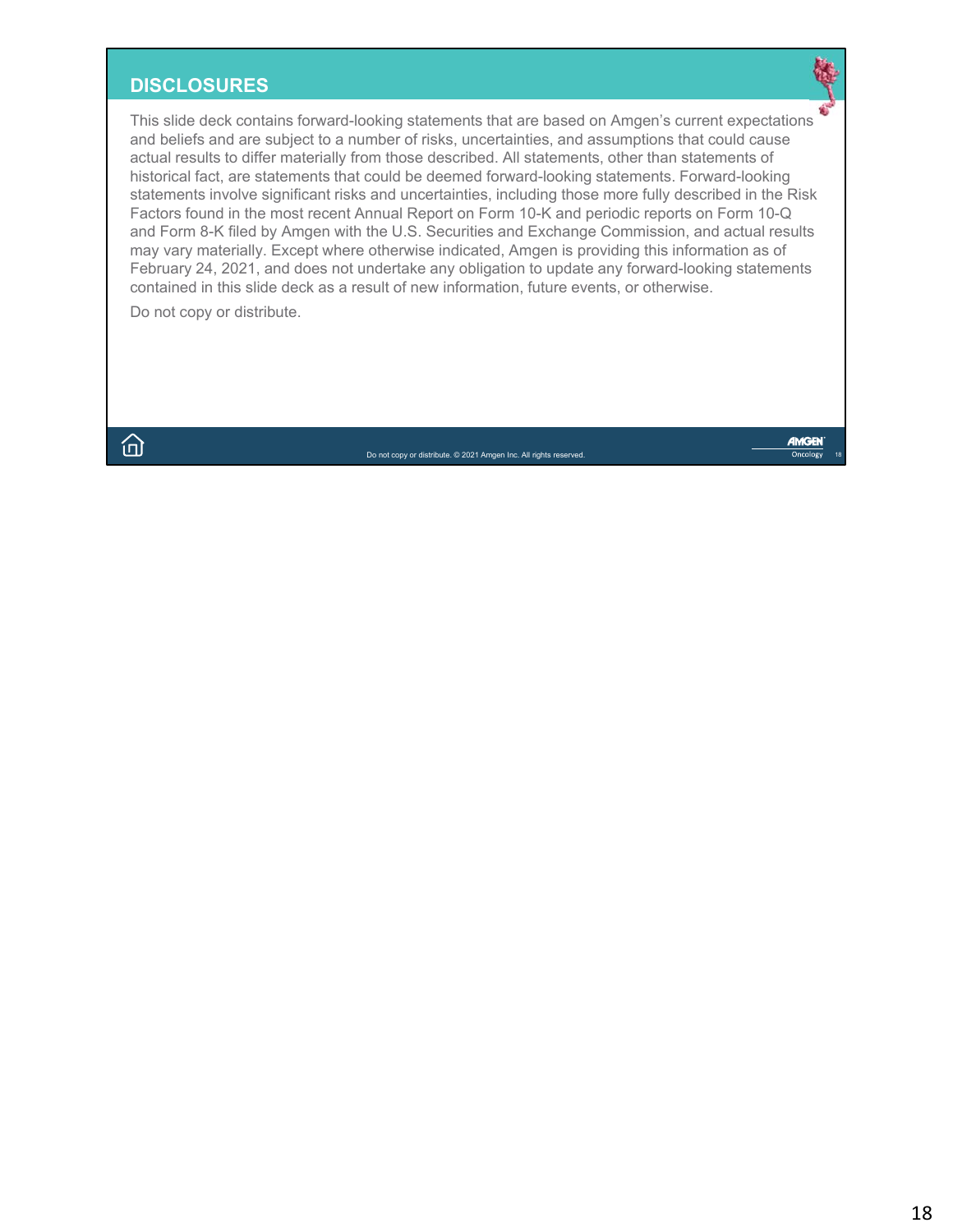